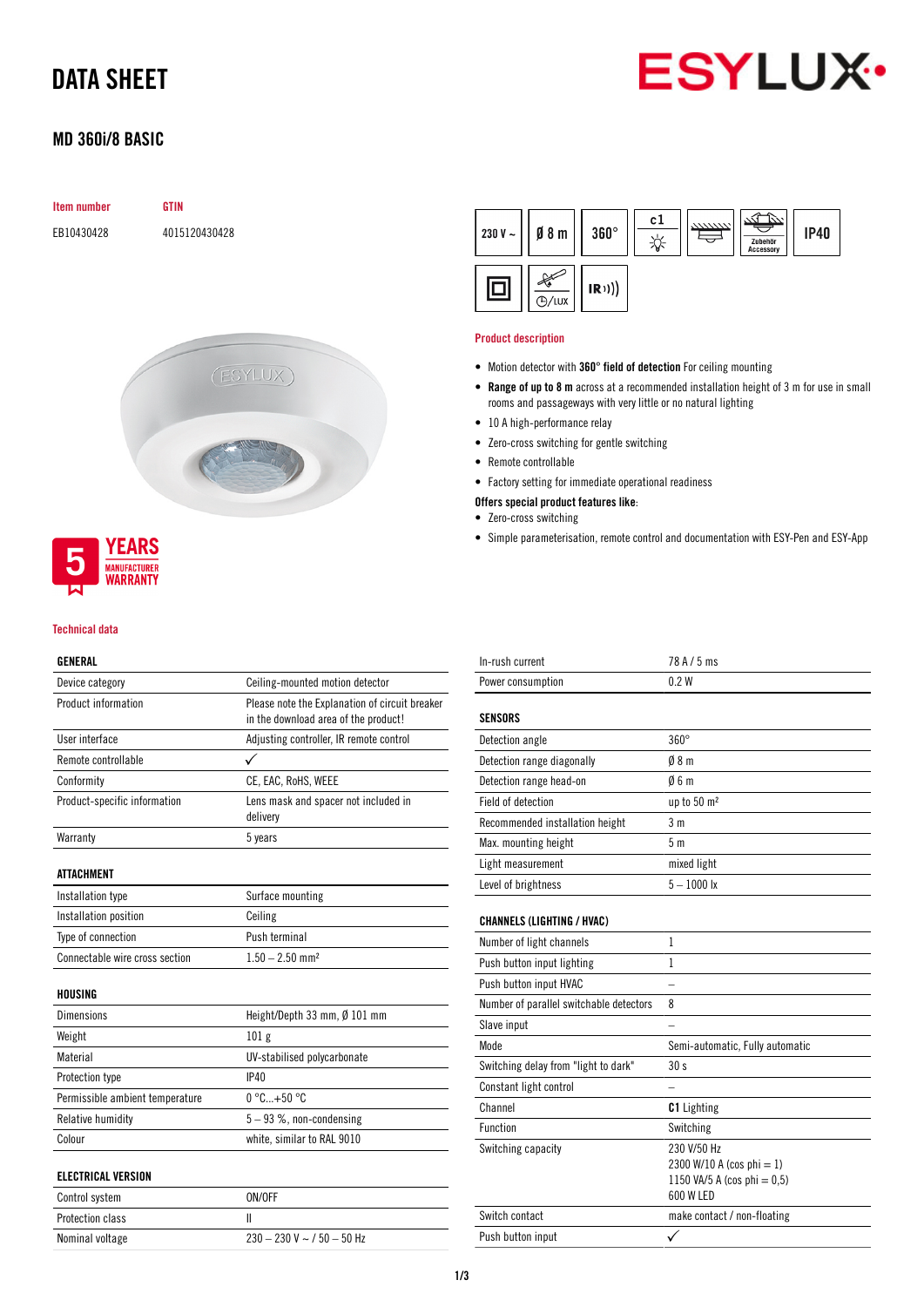# DATA SHEET



# MD 360i/8 BASIC

| Item number                       | <b>GTIN</b>   |                    |                                                                                                                                           |                                                                                            |                                  |                 |
|-----------------------------------|---------------|--------------------|-------------------------------------------------------------------------------------------------------------------------------------------|--------------------------------------------------------------------------------------------|----------------------------------|-----------------|
| EB10430428                        | 4015120430428 |                    |                                                                                                                                           |                                                                                            |                                  |                 |
| Impulse mode                      |               | ✓                  |                                                                                                                                           | Switch-off delay time                                                                      | 15 s30 min (adjustable in steps) |                 |
| <b>Factory settings</b>           |               |                    |                                                                                                                                           |                                                                                            |                                  |                 |
| GENERAL                           |               |                    |                                                                                                                                           | Operating mode                                                                             | fully automatic                  |                 |
| Sensitivity                       |               | 100 %              |                                                                                                                                           | Level of brightness/switching threshold                                                    | 100 lx                           |                 |
| <b>CHANNELS (LIGHTING / HVAC)</b> |               |                    |                                                                                                                                           | Switch-off delay time                                                                      | 5 min                            |                 |
| Channel                           |               | <b>C1</b> Lighting |                                                                                                                                           |                                                                                            |                                  |                 |
| <b>Accessories</b>                |               |                    |                                                                                                                                           |                                                                                            |                                  |                 |
| <b>Product designation</b>        |               | Item number        | <b>Product description</b>                                                                                                                |                                                                                            |                                  | <b>GTIN</b>     |
| Cover                             |               |                    |                                                                                                                                           |                                                                                            |                                  |                 |
| <b>BASIC 8 LENS MASK</b>          |               | EB10423093         | Spare part Lens mask 8 m                                                                                                                  |                                                                                            |                                  | 4015120423093   |
| <b>Mounting</b>                   |               |                    |                                                                                                                                           |                                                                                            |                                  |                 |
| MOUNTING SET IP20 FM 62 WH        |               | EP10425929         |                                                                                                                                           | Recessed ceiling mounting set includes installation bracket and dust-protected box, 62 mm  |                                  | 4015120425929   |
| <b>BASIC SPACER WH</b>            |               | EB10423130         |                                                                                                                                           | Spacer for BASIC series, white, compatible with BASIC IP40 variants                        |                                  | 4015120423130   |
| Protection                        |               |                    |                                                                                                                                           |                                                                                            |                                  |                 |
| BASKET GUARD ROUND LARGE          |               | EM10425608         |                                                                                                                                           | Basket guard for presence and motion detectors and smoke detectors, Ø 180 mm, height 90 mm |                                  | 4015120425608   |
| <b>Remote control</b>             |               |                    |                                                                                                                                           |                                                                                            |                                  |                 |
| ESY-Pen                           |               | EP10425356         | ESY-Pen and ESY-App, two tools for every task: (1) Parameterisation, (2) remote control, (3) light<br>measurement, (4) project management | 4015120425356                                                                              |                                  |                 |
| REMOTE CONTROL MDi/PDi            |               | EM10425509         |                                                                                                                                           | IR remote control for presence detectors and motion detectors                              |                                  | 4015120425509   |
| <b>Dimension drawing</b>          |               |                    |                                                                                                                                           | <b>Field of detections</b>                                                                 | <b>Detection range</b>           |                 |
|                                   |               |                    |                                                                                                                                           |                                                                                            | Diagonally (A)                   | $\emptyset$ 8 m |
|                                   | $Ø101$ mm     |                    | $\frac{1}{33}$ mm                                                                                                                         | B <sub>1</sub><br>360°                                                                     | $\blacksquare$ Frontal (B)       | $\emptyset$ 6 m |